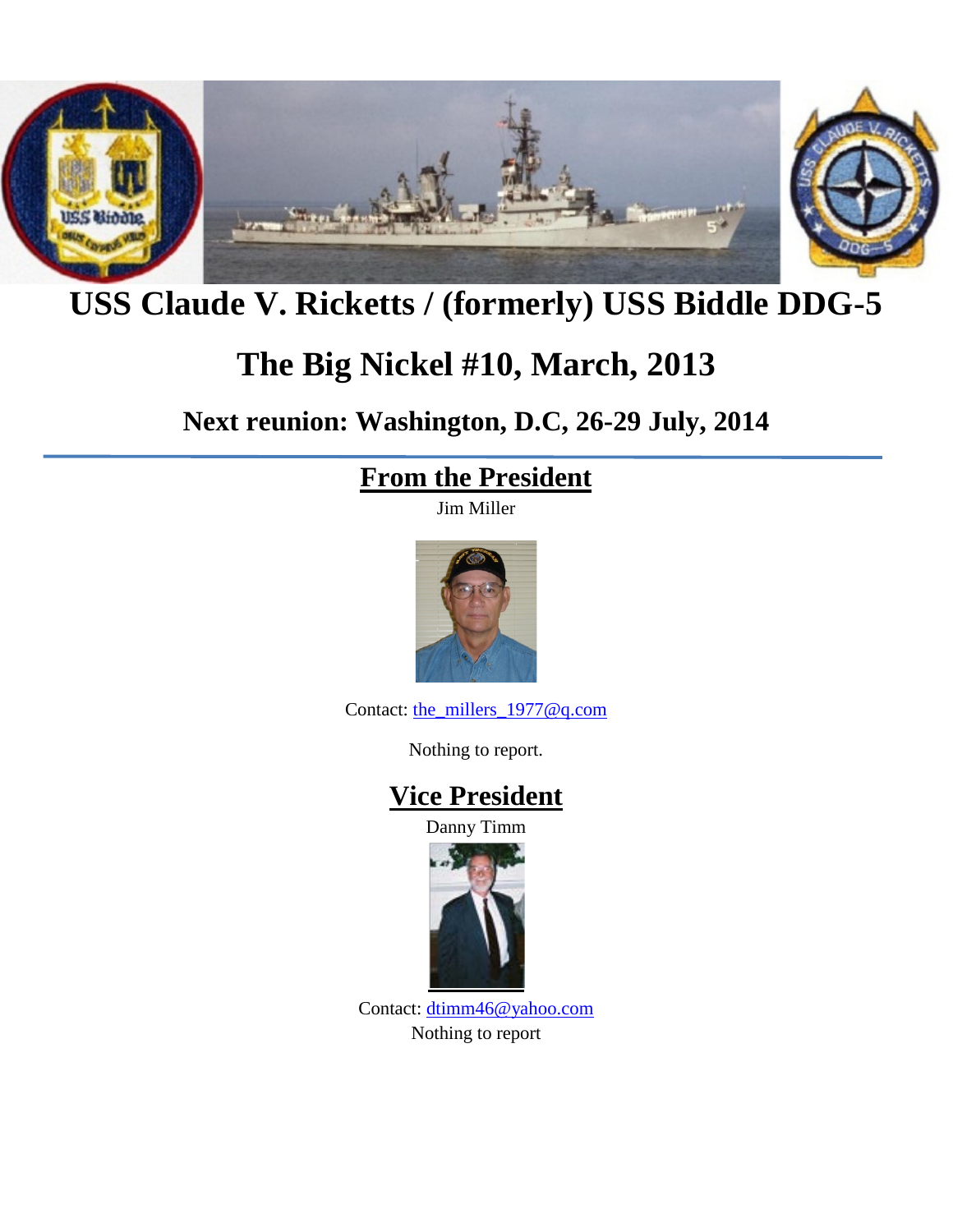#### **Treasurer**

Michael Margoles



Contact [margeotesm@msn.com](mailto:margeotesm@msn.com) Checking: \$25.75 Savings: \$37.38

#### **Secretary**

Dan Rogers



The minutes from the 2012 Reunion Crew Meeting can be found on [The Big Nickel website.](http://thebignickel.org/TheReunions/2012/CrewMeeting/Minutes/DDG-5_2012_Reunion_Busniess_Meetiing_Minutes.pdf)



Contact: **[rickettsddg5@yahoo.com](mailto:rickettsddg5@yahoo.com)**

Shipmates,

I'm presently enjoying the sunshine and warm weather on the St Johns River in Florida. There's an interesting fact about a connection between DDG 5 and the St. Johns River. Captain Thomas Fortson, who was the second CO of the ship and CO during the Mixed Manning Demonstration, was the Riverkeeper for the river. He had a great love for the river and worked hard to get it cleaned up and keep it beautiful.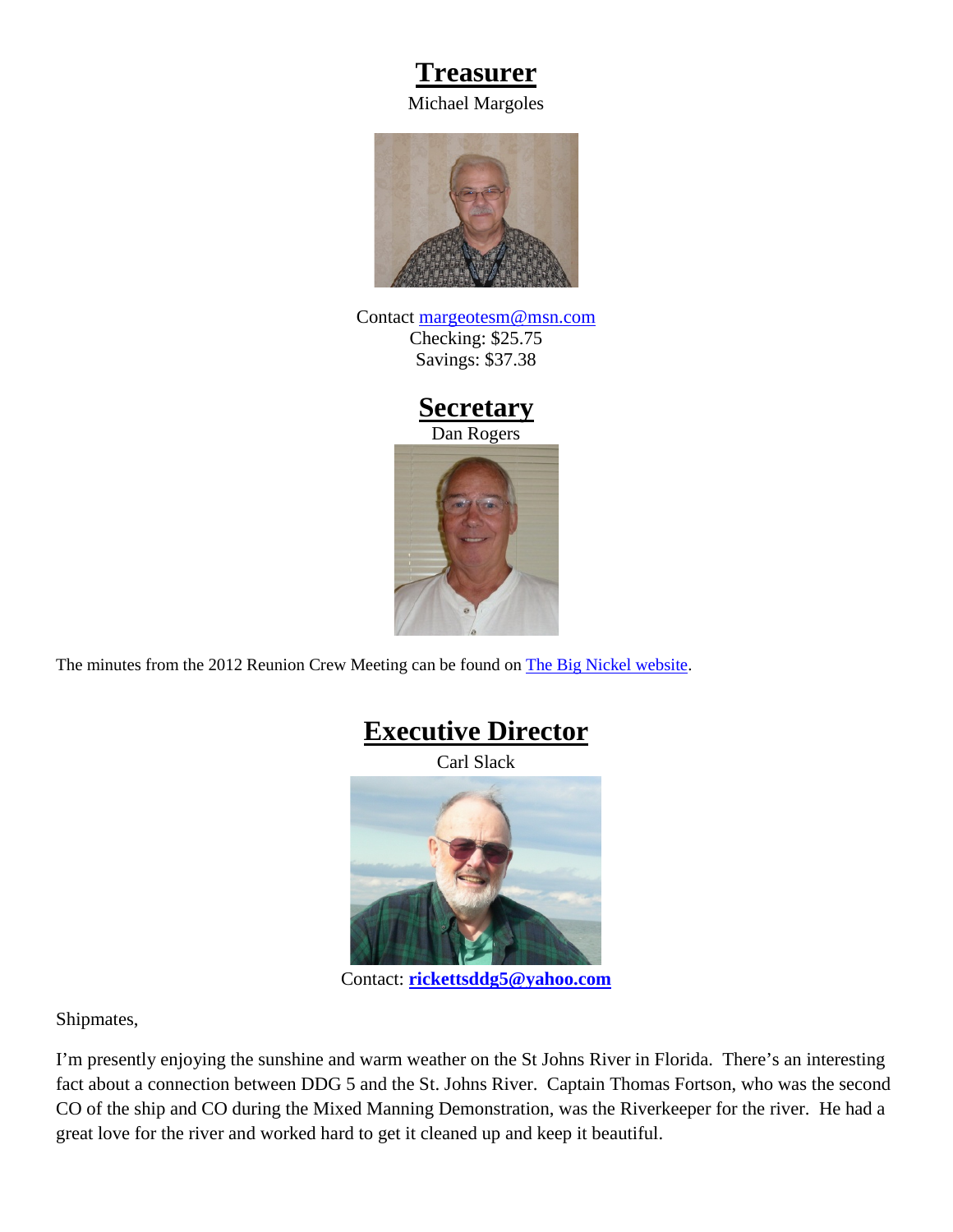This winter I am staying at Welaka, Florida. Welaka is old time Florida and there is some great fishing, bird watching, and just interesting river trips. If any of you find themselves in the area, stop in I will give you a boat ride.

If Captain Fortson was still with us I'm sure he would be working hard to save the USS Charles F. Adams DDG-2. Read the latest news on the Adams with this newsletter. Progress is being made slowly but surely. The temporary proposal to berth it at the closed shipyard is great news.

The Jacksonville Historical Naval Ship Association (JHNSA) and Adams Class Veterans Association (ACVA) are both nonprofit organizations and donations are tax deductible. It is important that we, the DDG-5 Crew Members Association, continue to show our support for getting the Adams to Jacksonville, Florida. The Adams is the last of that proud class of ships, and can represent DDG5 as well as the other 22 ships in the class. More information, donation forms, and links to both the JHNSA and ACVA sites can be found on [TheBigNickel.org](http://thebignickel.org/) website.

Carl Slack FTM1 63-68: Executive Director DDG 5 Crew Members Association



## **Reunion Coordinator**

Contact: **[rickettsddg5@yahoo.com](mailto:rickettsddg5@yahoo.com)**

The 2014 Reunion in Washington, DC is taking shape. The primary thing at this time is that the contract for the [Sheraton Crystal City Hotel](http://www.starwoodhotels.com/sheraton/property/overview/index.html?propertyID=741&EM=DWR_SI_SHERATONCRYSTALCITY.COM_741) has been signed. The hotel is in Arlington, Virginia near the Pentagon and Ronald Reagan National Airport. Its location is readily accessible from the interstate system.

The official Reunion dates are Friday, July 25, 2014 to Tuesday, July 29, 2014. However, the DDG-5 Crew Member Association room rates for the Sheraton are good from Tuesday, July 22 to Thursday, July 31 and you are encouraged to come early and stay late. We are planning on a full slate of events and activities during the reunion, including Washington DC tours, a welcome reception, a dinner and a special event on Monday, July 28 at the Washington Navy Yard aboard the USS Barry. The Barry is a Forest Sherman 900 class and, except for the lack of a missile system, has a lot in common with our ship. We will celebrate  $50<sup>th</sup>$  anniversary of recommissioning of the USS Biddle DDG-5 to the USS Claude V. Ricketts DDG-5. We will also be celebrating the  $50<sup>th</sup>$  anniversary of the Mixed Manning Demonstration (July 1964 – December 1965).

Red Bus tours can be caught near the hotel and they allow on and off for most major sights. Using the Red Bus Tours allow everyone to see and spend as much time on what they are interested in. There will be a hospitality room with light snacks and non-alcoholic beverages with a BYOB.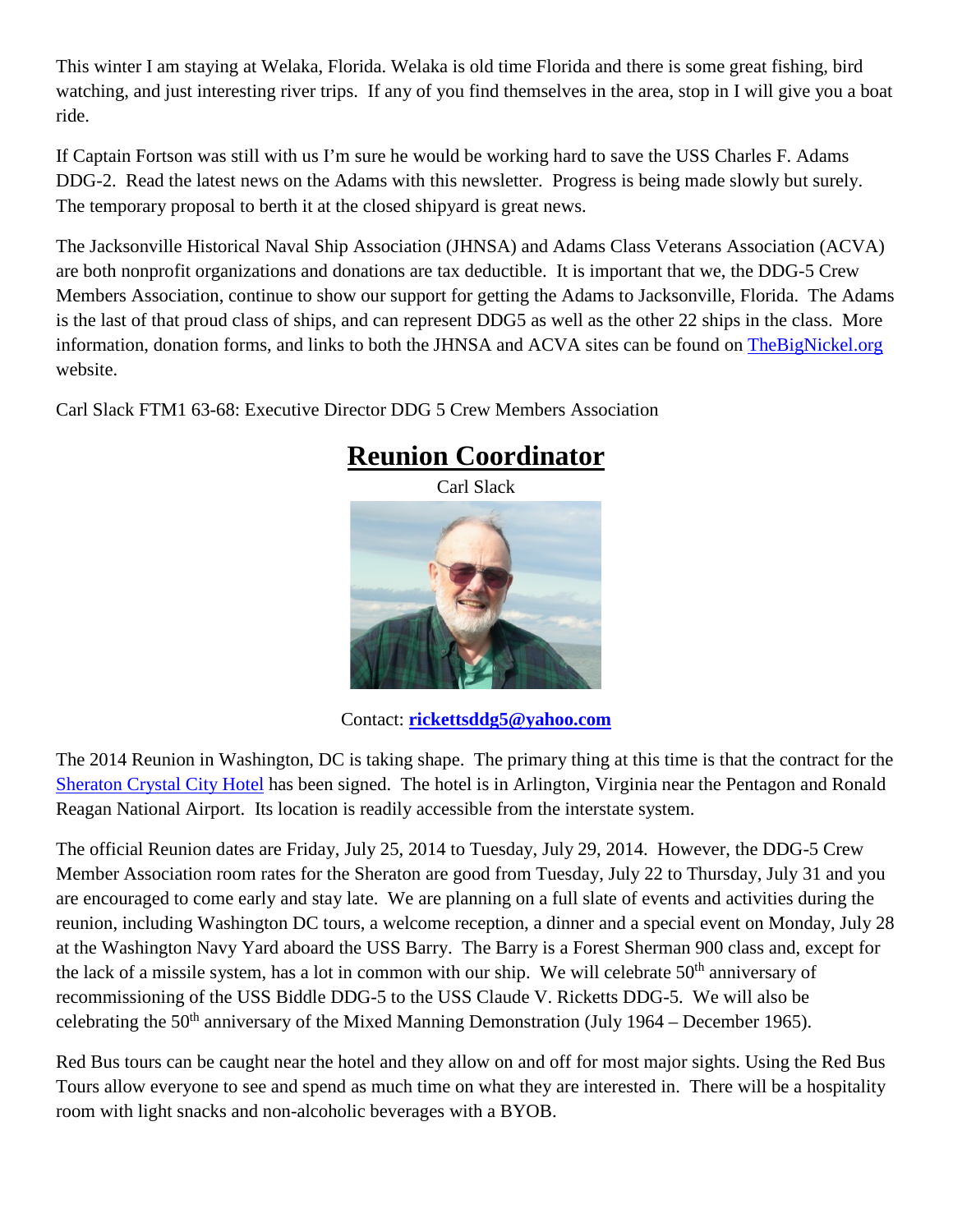Our tentative plans are to have a welcome reception on Friday night, dinner on Saturday night, and pizza on Sunday night. Everything can be changed, so if anyone has some other ideas or suggestions let's hear from you. We would also appreciate any help I can get from shipmates who live in the DC area. We need help from anyone who might have contacts at the Navy Yard and the Barry. We also need everyone to reach out and find shipmates who served with you. Everyone is allowed to post the reunion information wherever they can; it is every shipmates place to let everyone know about the reunion. I post it at all the websites and magazines I know of. Back when there were fewer reunions the magazines used to have it in several issues. Today most only publish them one time and post it on their website. The Fleet Reserve only allows a member a free posting once a year. If you are a member of the VFW please post the reunion info with them. DDG 5 Crew Members Association, C/O Carl Slack, PO Box 83, Jackson, NH 03846 603-986-4661 [RickettsDDG5@yahoo.com](mailto:RickettsDDG5@yahoo.com) [www.thebignickel.org.](http://www.thebignickel.org/) If you want you can use yourself as the contact. I only recommend that if you are prepared to receive contacts from a lot of people, other than shipmates.

As the coordinator I try to make sure that everyone on our crews list is notified of the reunion. I also post reunion notices in those magazines and other associations that will let us do so with no charge. Because of the large number of reunions today the posting only appears in one edition and is than on their web site. Some such as the Fleet Reserve Association (FRA) only allow a posting once a year for a member. I am presently not a member of the VFW so cannot post with them, but I do have someone else do it. Everyone should feel free to post a reunion notice. They can have themselves as a contact or use the association contact information. **Remember do not assume that I have contacted anyone, make the contact yourself, better more than once than never.**

As I write this, the Crew Master List (CML) has 703 names, with 505 email addresses and 20 who receive their newsletter through the postal system. The [Big Nickel website](http://thebignickel.org/) has 315 crew registered member. That leaves almost 200 who have not registered on the website. Registering on the website is not a requirement, but it is one way to keep track of crew members. Most of the latest additions to the CML have come through the website. I plan on posting a "looking for shipmates" in the off year between reunions in various magazines in an effort to contact those that are not in the CML. Included in this newsletter is a how to go about locating crew members.

Carl Slack FTM1 63-68

Reunion Coordinator DDG 5 Crew Members Association

# **A word from the Webmaster**



**Kirk "VJ" Neuman** [Captain.Kirk@TheBigNickel.org](mailto:Captain.Kirk@TheBigNickel.org)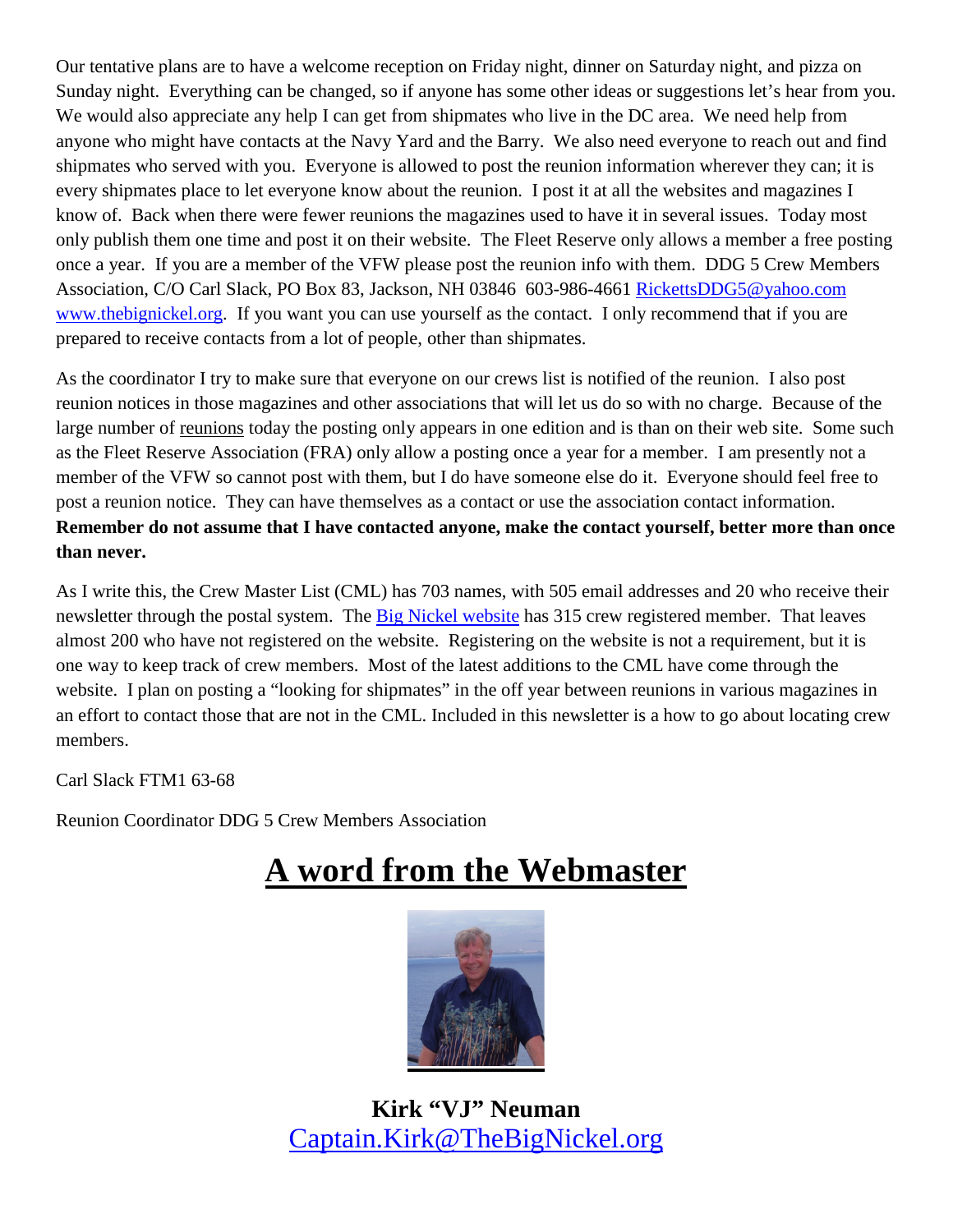## [TheBigNickel.org](http://thebignickel.org/) or [USSClaudeVRicketts.org](http://ussclaudevricketts.org/)

### **What's happening**

I haven't done a whole lot to the site since the last newsletter other than updating a few things on the Reunion Scuttlebutt page and putting in a reunion survey form. I would encourage you to fill out the form if you are even thinking about coming to the 2014 reunion. I would also encourage you to update your registration information if you haven't done so recently.

When the 2014 Reunion registration form becomes available later this summer, I hope to have in place on-line registration and payment, via PayPal. This is to help accommodate our MMD shipmates from across the pond as well as all US shipmates.

# **A word from the Storekeeper**



**Kirk "VJ" Neuman** [Storekeeper@TheBigNickel.org](mailto:Storekeeper@TheBigNickel.org)

## **What's happening**

The "new" ships store is now open for business. Items for sale include ships cups, ships hats, ships patches, 2012 reunion challenge coins, polo shirts and denim shirts (long and short sleeve). I'm working on implementing an online ordering and payment system using PayPal to make it easier to order.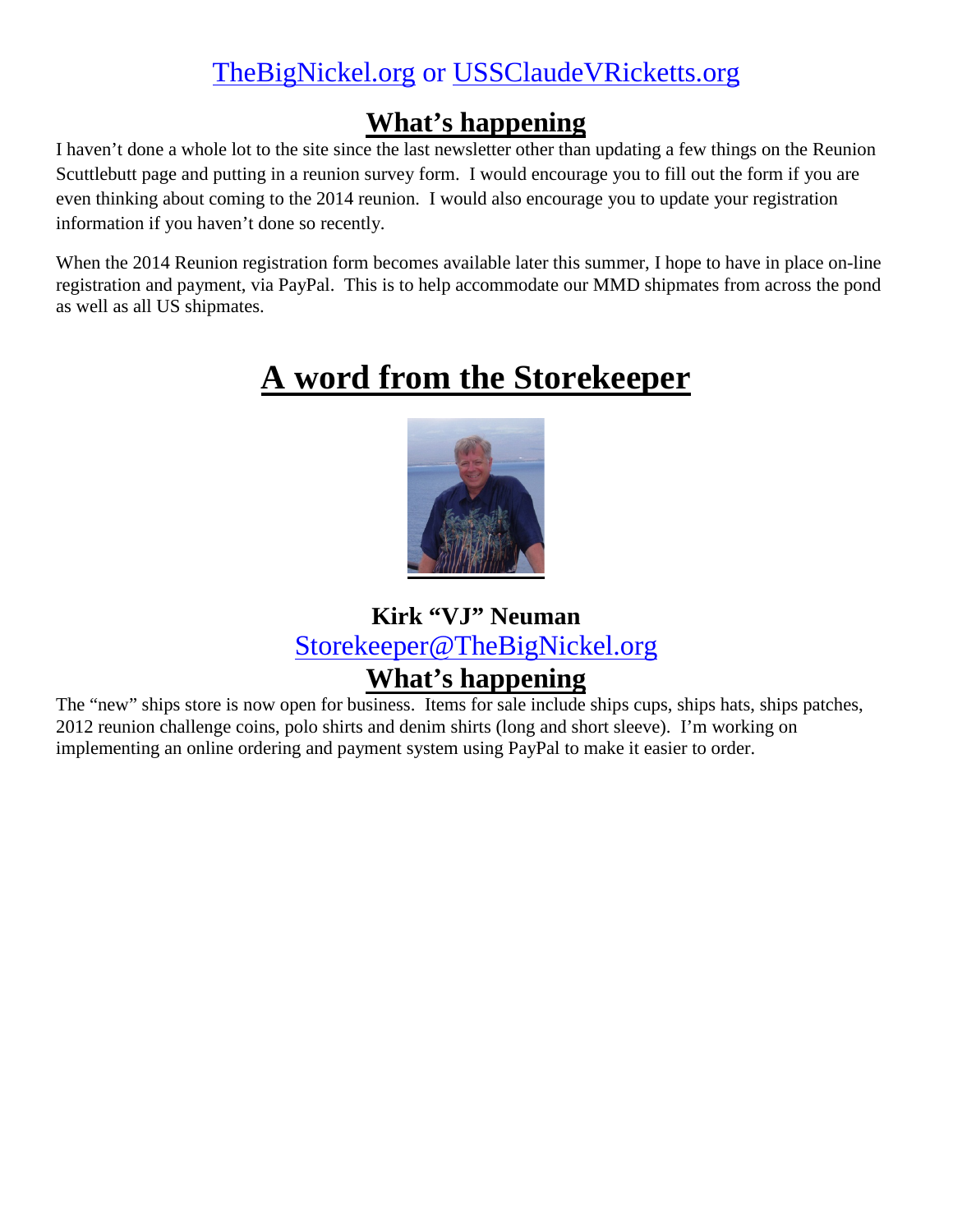#### **The Amen Corner Chaplain: Wayne Miller [Choicemedtrans@optonline.net](mailto:Choicemedtrans@optonline.net)**

#### **Taps:**

We have received notification of the passing of the following shipmates and family members over the past year:

BM1 Demitrios Melitas (MMD: Greek Navy, 1964 - 1965) - August 8, 2012



BT3 Rodney Thurlby (1967 - 1971) - October 12, 2012



Betty Jones, wife of GMG1 Michael Jones (1965 – 1968) – March 1, 2013

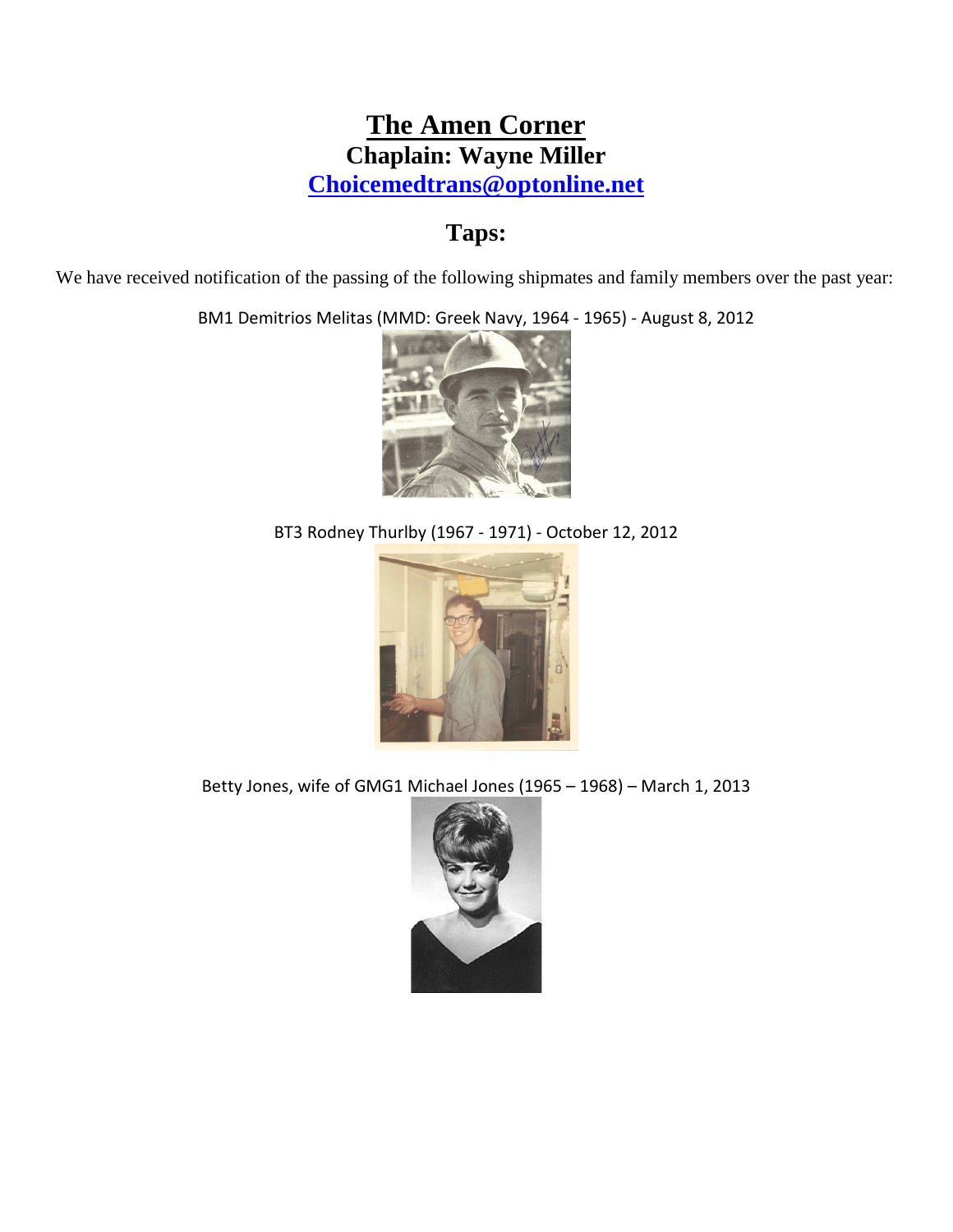#### Locating Crew Members

On the crews master list we have 700 plus names, with about 200 in the lost status. It is estimated that between 4000 and 5000 shipmates were aboard DDG5 in the course of her time in service. So you can see we are missing quite a few. If everyone would work on adding to our list of know addresses we can narrow the gap. Here are some ways you as shipmates can help do that.

If someone you know is retired from the Navy, here is a procedure to forward a letter to them through the Navy World Wide Locator.

- 1. Clearly write the name of the service member on the outside of the envelope. Seal the envelope and place appropriate postage on it.
- 2. Place the letter in another envelope with instructions to Navy Locator to forward to the service member. Include as much identifying information as possible, including full name, rate/rank, service number and or social security number, all duty station know, and everything else that might narrow the search.
- 3. Include required fee of \$3.50 per name payable to U>S> Treasury by check or money order. If you do not include the fee your letter will be returned. Fees are retained if research is unsuccessful in identifying the service member or a forwarding address.

The navy does not maintain current addresses on service members who have been discharged. However if a person has been discharged in the past year they can forward to the last known address in the service record if available. If a service member is in a retired status, and in receipt of retired pay, and sufficient identifying information provided, mail can be forwarded to current residence address.

Mail request to: Navy World Wide Locator

 Navy Personnel Command (PERS-312) 5720 Integrity Drive Millington, TN 38055-3120

You will receive notification when your letter is forwarded. If they are unable to forward your letter, your letter will be returned. They do not guarantee receipt or provide any further service. If you have any questions you can contact Navy Locator staff at 901-874-3388.

Have patience it takes time. If you are sure someone retired and get your letter back, you can assume one of two things they are deceased or have failed to keep the navy up to date, as required, with their address.

Tin Can Sailors also has a locater service. This is another organization I recommend joining. They will pass your request to their shipmate locator. For each shipmate located you agree to the donation of \$10. Donations are expected for deceased shipmates. Call for more information and to start a search at 877-846-2267. Remember as with the navy a successful search depends on how much you are able to provide, such as name of ship, years aboard, hometown and state, wife's name, middle initial, etc.

There are other ways to find, a shipmate. Use the computer to search. Post looking for shipmate name on magazines such as FRA, VFW, American Legion and any others you think of.

Brought to you by the DDG 5 Crew Members Association

| ЮI<br>. | .<br>21 H<br>81 O | . |
|---------|-------------------|---|